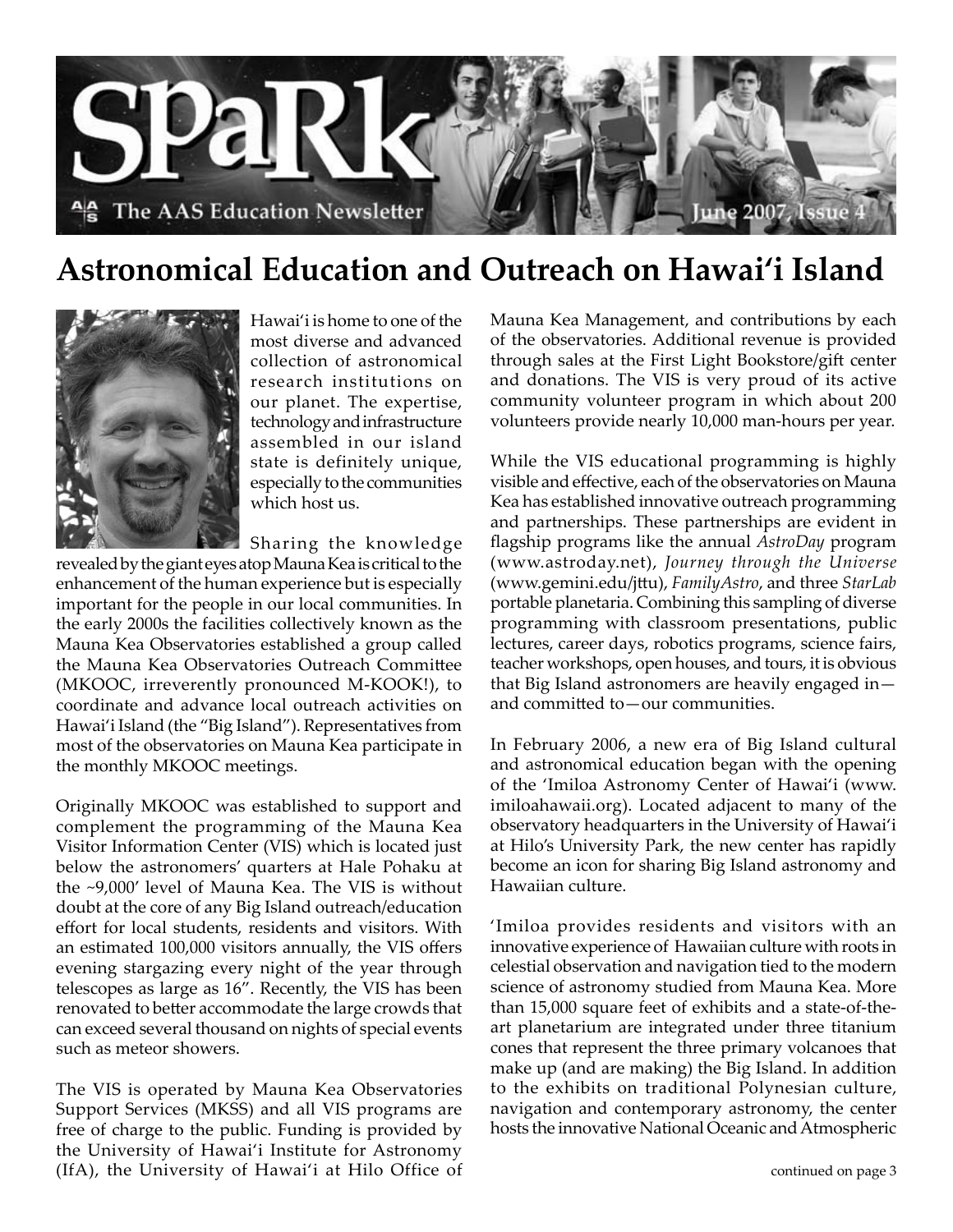The AAS Education Newsletter June 2007, Issue 4

#### Published by:

The American Astronomical Society 2000 Florida Avenue, NW, Suite 400 Washington, DC 20009-1231 202-328-2010, www.aas.org

C 2007

Editors: Jacob Noel-Storr Center for Imaging Science, Rochester Institute of Technology Gina Brissenden University of Arizona, Steward Observatory

Layout: Crystal M. Tinch

**Education Officer:** Timothy F. Slater, Chair (2006 - 2009) University of Arizona

Director of Education: Susana E. Deustua

Astronomy Education Board: Dana E. Backman, NASA Ames Research Center Fran Bagenal, University of Colorado Edna DeVore, SETI Institute Gretchen L. H. Harris, Univ. of Waterloo Rosaly M.C Lopes, JPL Robert D. Mathieu, Univ. of Wisconsin Jacob Noel-Storr, Rochester Inst. of Technology Stacy E. Palen, Weber State University Lawrence Rudnick, University of Minnesota

(ex-Officio:) Susana E. Deustua, AAS Director of Education J. Craig Wheeler, AAS President Kevin Marvel, AAS Executive Officer

The views expressed in this newsletter are those of the individual contributors, and not necessarily those of the American Astronomical Society, the Astronomy Education Board, or the Editors.

> To subscribe send email to membership@aas.org

### About This Issue

With this issue of SPARK, timed to coincide with the  $210<sup>th</sup>$  Meeting of the American Astronomical Society, in Honolulu, HI, you can read about programs in astronomy education in Hawai'i and the contributions of the Mauna Kea-based observatories to these efforts. Dr. Richard Crowe, professor at the University of Hawai'i – Hilo provides an introduction to the culture of the islands and the navigation and astronomy knowledge that enabled Polynesian voyagers to reach and



populate such distant (from the Asian Pacific) lands. Dr. Crowe and the 'Imiloa Astronomy Center of Hawai'i will present a StarLab program on Polynesian Voyaging in the Exhibit Hall at the 210<sup>th</sup> Meeting on May 29 and 30.

Discussion on Pluto's "demotion from planethood" continues in this issue with Neil de Grasse Tyson's article on the negative and positive aspects of the scientific discussions surrounding the processes and factors by which we classify astrophysical objects. I'm always pleasantly surprised at how strong is the public's interest in particular astronomical topics, and especially when they develop iconic stature in our culture.

Mary Kay Hemenway, past Education Officer of the Society, offers her insights on the developments in astronomy education over the last decade or so. I note that the undergraduate reception, which she and Peter Boyce started continue (now dubbed the Undergraduate Orientation) to be held at every AAS meeting. Attendance grows every year; about 10-15% of meeting presenters being undergraduates!

HEAD (High Energy Astrophysics Division) gives us news of their Education and Outreach Activities in two articles on page 14 by Kathy Lestition and by Lynn Cominsky. Meet the Solar Physics Division (SPD) new Education and Outreach Committee on page 15.

And for those of you looking for good resources on astronomy education, read the review by Alex Storrs of the NSTA's Handbook of College Science Teaching, and catch up on the latest articles published in the 10<sup>th</sup> Issue of the Astronomy Education Review (table of contents is listed on page 13).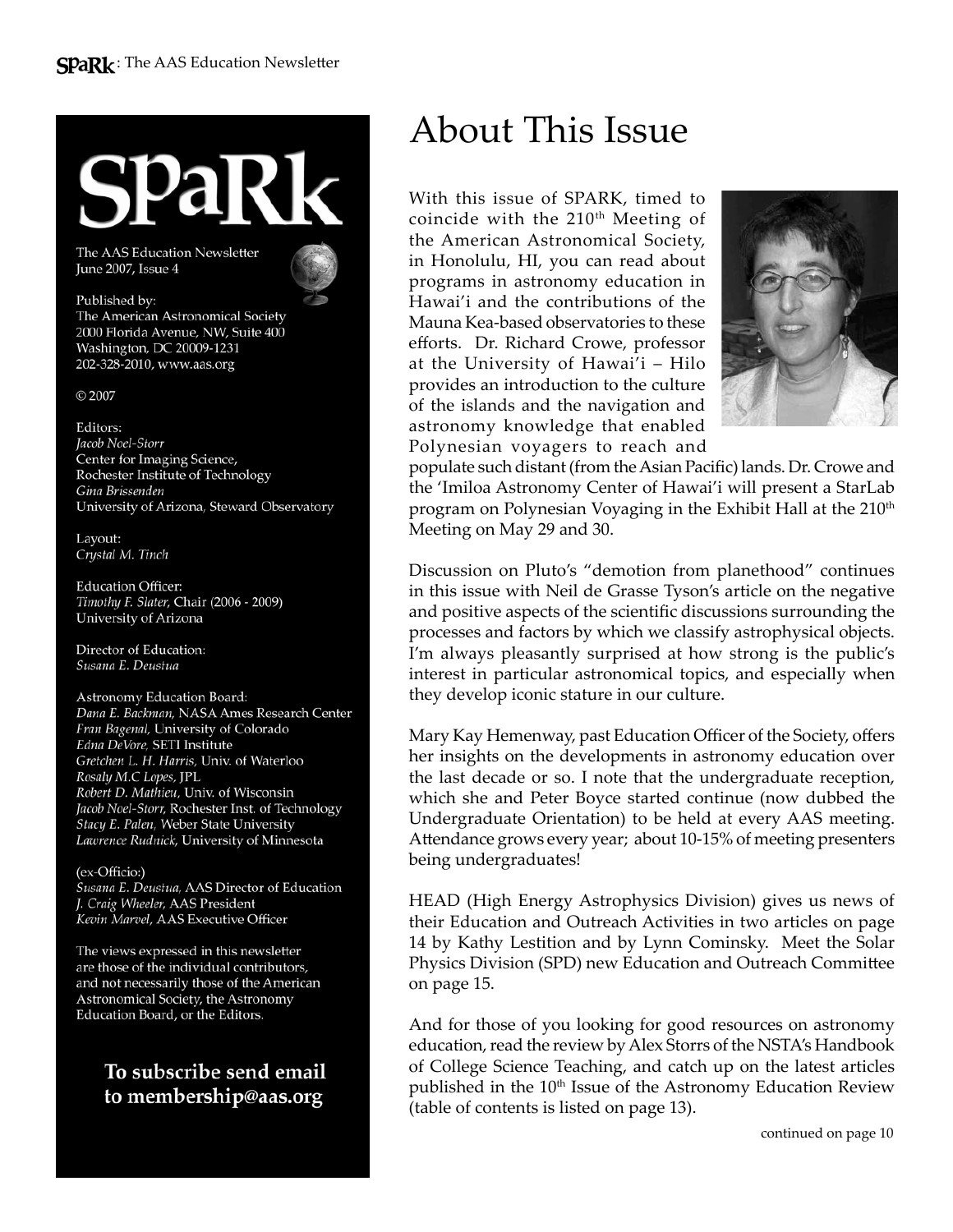Administration's "Science on a Sphere," the Space Telescope Science Institute's "ViewSpace," a 4 dimensional (including time) theater called "4D2U" (sponsored by the Subaru Observatory through the National Astronomical Observatory of Japan) and a mock-up of a real observatory control console donated by the Gemini Observatory presenting a Virtual Tour experience for visitors.

Going beyond K-12 and general public education an public outreach, the University of Hawai'i at Hilo (UHH) offers undergraduate courses and a degree program in astronomy (www.astro.uhh. hawaii.edu). With more than 65 students currently enrolled in this program, it is among the 10 largest undergraduate astronomy programs in the United States. Students enrolled in this UHH program routinely observe from Mauna Kea using a devoted 24" research telescope and plans are underway to replace it with a 0.9-meter remotely operated educational telescope equipped with modern detectors.

Also for undergraduates is the annual *Akamai Observatory Internship Program* which is administered in Hawai'i by the W.M. Keck Observatory (www. keckobservatory.org/article.php?id=7). This program is funded by the U.S. National Science Foundation through the Center for Adaptive Optics and partners with several of the observatories on Mauna Kea to provide real research challenges for undergraduates from Hawai'i Island and beyond. "Mentoring a student in this program was something I would definitely do again," said Dr. Scott Fisher of Gemini Observatory. "The input of the student(s) on the scientific projects we were working on was invaluable. I also think that giving the students "real world" projects to work on really helps them later in their academic careers."

On a global scale the research enabled by Mauna Kea changes humanity profoundly. By engaging observatory researchers and staff in local outreach the connection becomes personal and the impact even more profound.

*Peter Michaud Public Information and Outreach Manager, Gemini Observatory Mauna Kea Observatories Outreach Committee, Chair* 



*'Imiloa Astronomy Education Center of Hawai'i. Photograph by Kirk Pu'uohau-Pummill, Gemini Observatory*



*Master Teachers who represented 18 schools on the Big Island, DOE Administration and Astronomy educators who participated in Journey through the Universe 2007 on the Big Island*



*Astronomers and astronomy educators from the Journey through the Universe 2007 program that was held January 19-27 in Hilo, Hawai'i*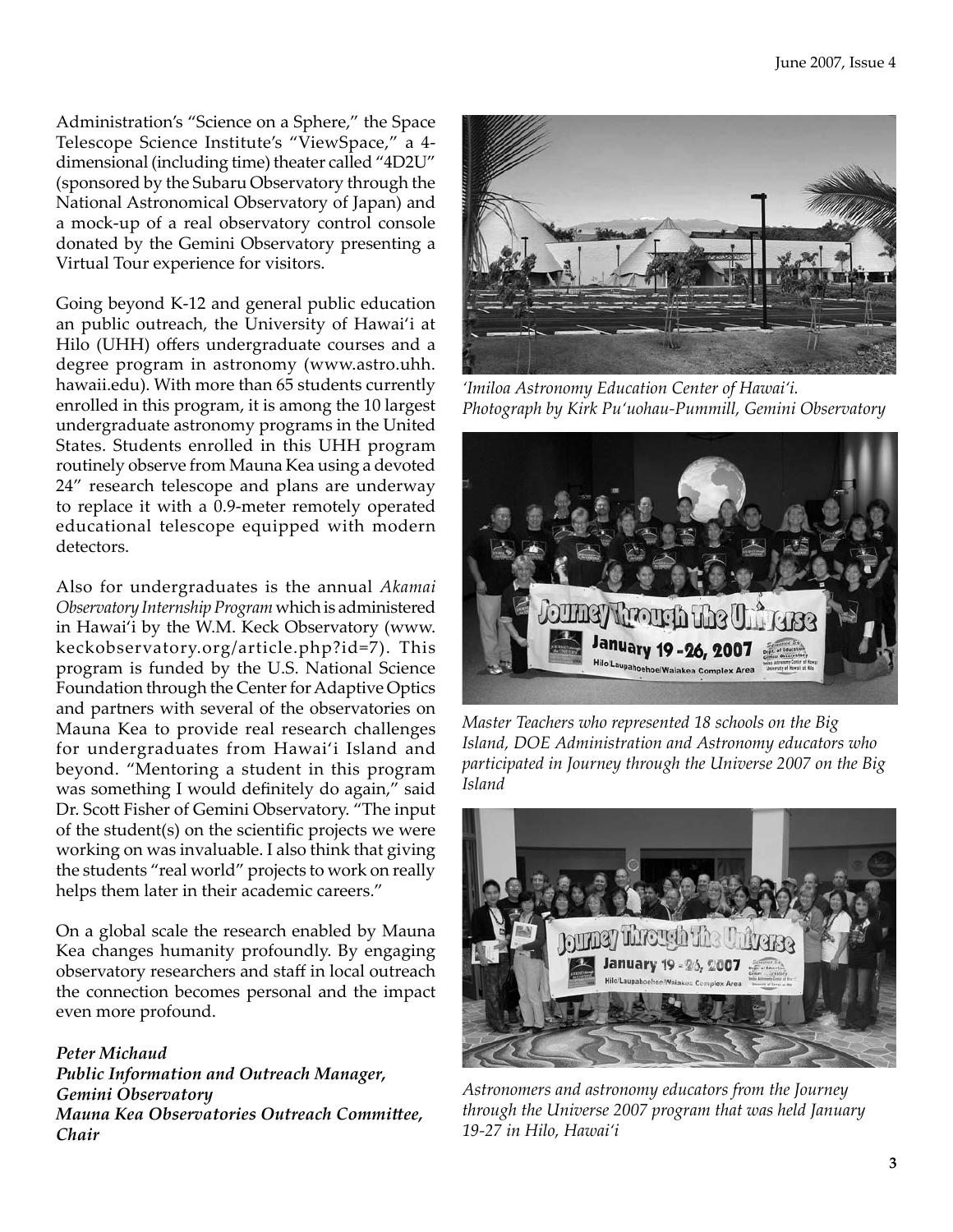# **Reaching out and Impacting Local Communities**

Twice a year AAS members meet in different cities around the country to discuss and share current scientific research. Between 700 and 3,000 scientists, education specialists, and others convene in a selected city for four days only to leave again, most of the time unnoticed by the local community. Yet these different meeting locations provide a unique opportunity for the AAS community to make an impact nationally by sharing our excitement in science and leaving an imprint on every city we visit. Stating this summer, two new events to build connections with local communities will be hosted: an *Educator Reception* and *AstroZone*.

The *Educator Reception*, held on Saturday evening, is a reception for local K-12 teachers. Throughout the event, participants are provided the opportunity to gain background knowledge and collect resources to take back to their classrooms that pertain to press releases and scientific presentations planned for the conference week. K-12 educators often express the desire for deeper background scientific content knowledge and one-on-one interaction with scientists. The *Educator Reception* encourages both—through presentations by astronomers and a reception where scientists and teachers have the opportunity to mingle and interact with each other. Armed with the content knowledge gained and the resources collected, educators will have the tools to engage their students throughout the week of the conference—and beyond—using the excitement of current science.



*AstroZone: Hawai'i* is a four-hour open house for local families, teachers and kids to

learn about the cool science currently occurring in the field of astronomy. On the Sunday afternoon prior to the AAS meeting, participants have a chance to meet scientists, do hands-on astronomy and take home lots of cool astronomy related resources collected during their visit. The *AstroZone* program takes its inspiration from an existing and successful model. Held the Sunday prior to each of their annual meetings, the American Meteorological Society (AMS) hosts the *WeatherFest* program, with over 2,000 participants and volunteers, which brings together scientists, area role

models and the local community. *AstroZone* will have similar outcomes by providing a venue where the local community and AAS members can come together to share the excitement of science.

Both the *Educator Reception* and *AstroZone* allow the AAS and its members to more actively interact with the local communities in the cities where meetings are held and ensure that we make an impact, and leave and imprint, in every city we visit. The *Educator Reception* allows teachers to build a more concrete and personal connection with current science content which they can then impart on their students, while *AstroZone* makes science more accessible to the general public by making it fun and exciting for families, teachers, and kids while changing their perception of what science is and what scientists are.

The *Educator Reception* and *AstroZone* are sponsored by the AAS and Association for Astronomy Education (AAE) and co-organized by Jake Noel-Storr (AAS AEB/ AAE President) of Rochester Institute of Technology, Insight Lab and Emilie Drobnes (SPD EPO chair/AAE Vice-President) of NASA, Goddard Space Flight Center. For more information on these events please visit the AAE website (www.aae.org).

*Emilie Drobnes NASA, Goddard Space Flight Center*

#### *Jacob Noel-Storr Rochester Institute of Technology, Insight Lab*



Join us for the Texas Educator Reception and AstroZone: Austin on Jan 5<sup>th</sup> and 6<sup>th</sup> 2008. Please contact the organizers Jake Noel-Storr (jake@cis. rit.edu) and Emilie Drobnes (emilie.drobnes@gsfc. nasa.gov) if you are interested in participating in these events!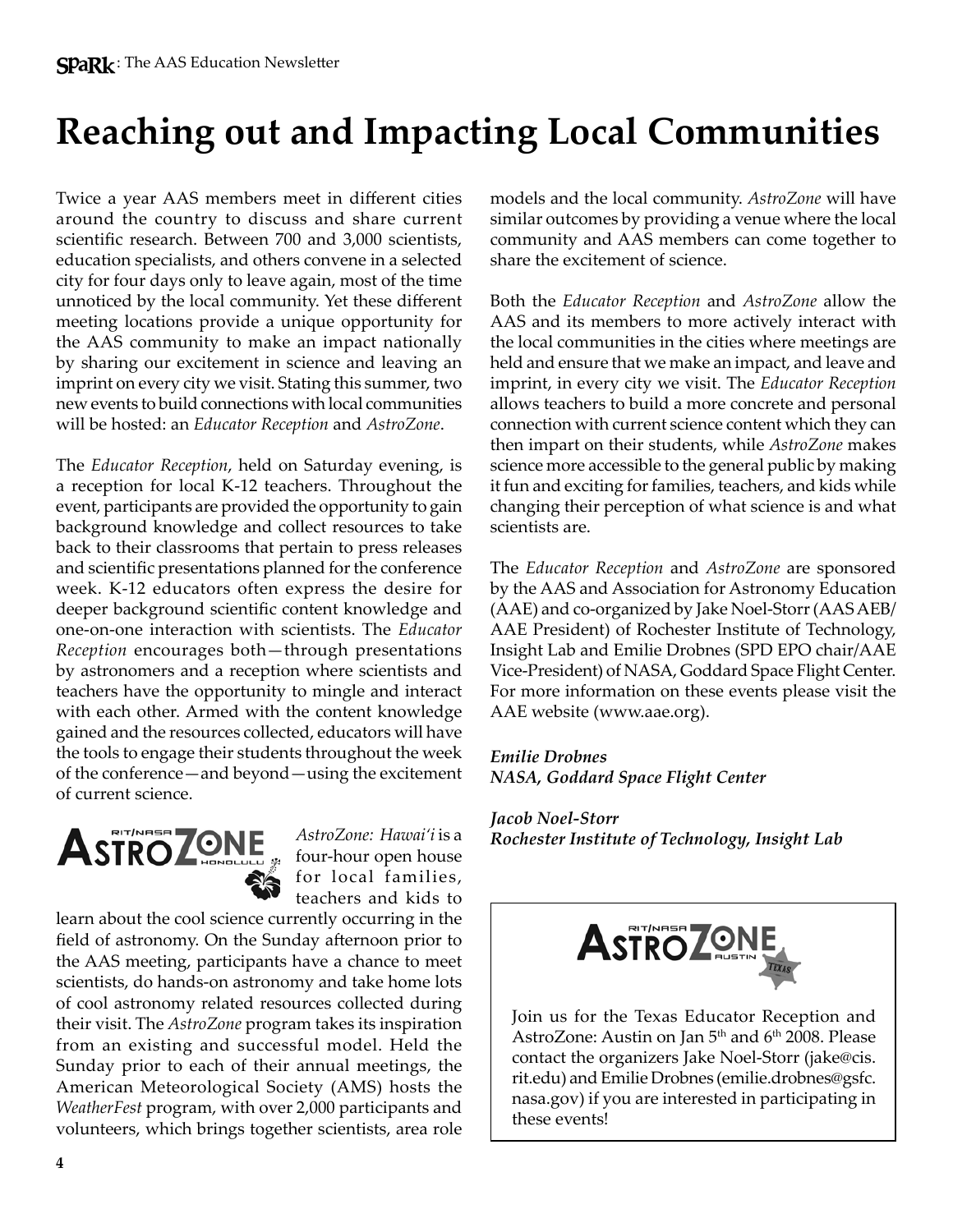### **Developing a Vision for AAS Education and Outreach Activities**



The Astronomy Education Board (AEB) of the American Astronomical Society is charged with leading the education mission of the society and has spent the last 12 months deeply engaged in strategic planning. Of the nearly countless aspects that could be done regarding the spectrum of education, and scientific

communication in general, our society focuses on five key ideas that prepare students and support members in pursing a wide range of career paths. These are to promote and support: (1) training the next generation of astronomers to be successful scientific researchers; (2) training the next generation of astronomers to be successful educators; (3) research on the teaching and learning of astronomy; (4) increasing the scientific literacy of all and sharing the excitement of astronomy with the public; and (5) increasing the participation of underserved populations in astronomy. Without question, each of these goals is much easier said than done. However, the AEB members feel strongly that these goals are consistent with the overall mission of the AAS and that our AAS members, in particular, have knowledge, skills, resources, and inclination to work together to meet these important goals.

As a first step, the AEB has designated several specific objectives as highest priority, first-steps targets. One of these is to substantially increase the number of interested, well-prepared undergraduates from all backgrounds entering—and successfully completing graduate school, pursuing astronomy related research along a multitude of career paths. In addition, the AEB is targeting efforts to increase the amount of training in pedagogy that is part of faculty enhancement, and graduate education, nationwide. In support of these two goals, the AEB is striving to increase the number of high-quality papers published by providing peerreviewed forums for sharing methods and results

of astronomy education research by supporting *The Astronomy Education Review* (http://aer.noao.edu) as the premier scholarly avenue for publishing results of astronomy education research. As such, this effort should serve to increase the awareness of AAS members about the value, and nature of, astronomy education research.

Along another avenue of education and outreach, the AEB believes that the AAS has an important role in ensuring the availability of high quality, accurate, and effective astronomy content for the public. This can be accomplished in a variety of print and online resources including providing useful information, tools and training for AAS members who conduct outreach. *The Ancient Universe* booklet is an ideal example of such an activity. This effort can also provide pathways to increase the number of members who are actively engaged in outreach to the public.

Finally, the AEB believes that the AAS has a responsibility to increase access to, and pathways through, education programs for underserved populations to participate in AAS activities, and astronomy in general, by (i) ensuring that the design of all AAS educational activities incorporate the best practices related to diverse populations and (ii) increasing the number of AAS members who incorporate this perspective in their scholarly endeavors. The primary strategy to accomplish this is to actively seek genuine collaborations with AAS committees e.g. the Committee on the Status of Women in Astronomy (CSWA) and the Committee on the Status of Minorities in Astronomy (CSMA), on crosscutting activities such as increasing visibility at other professional and scientific meetings that emphasize the inclusion of a diverse population of scientists and bring the results of these activities to the AAS membership.

*Tim Slater AAS Education Officer Univ. of Arizona*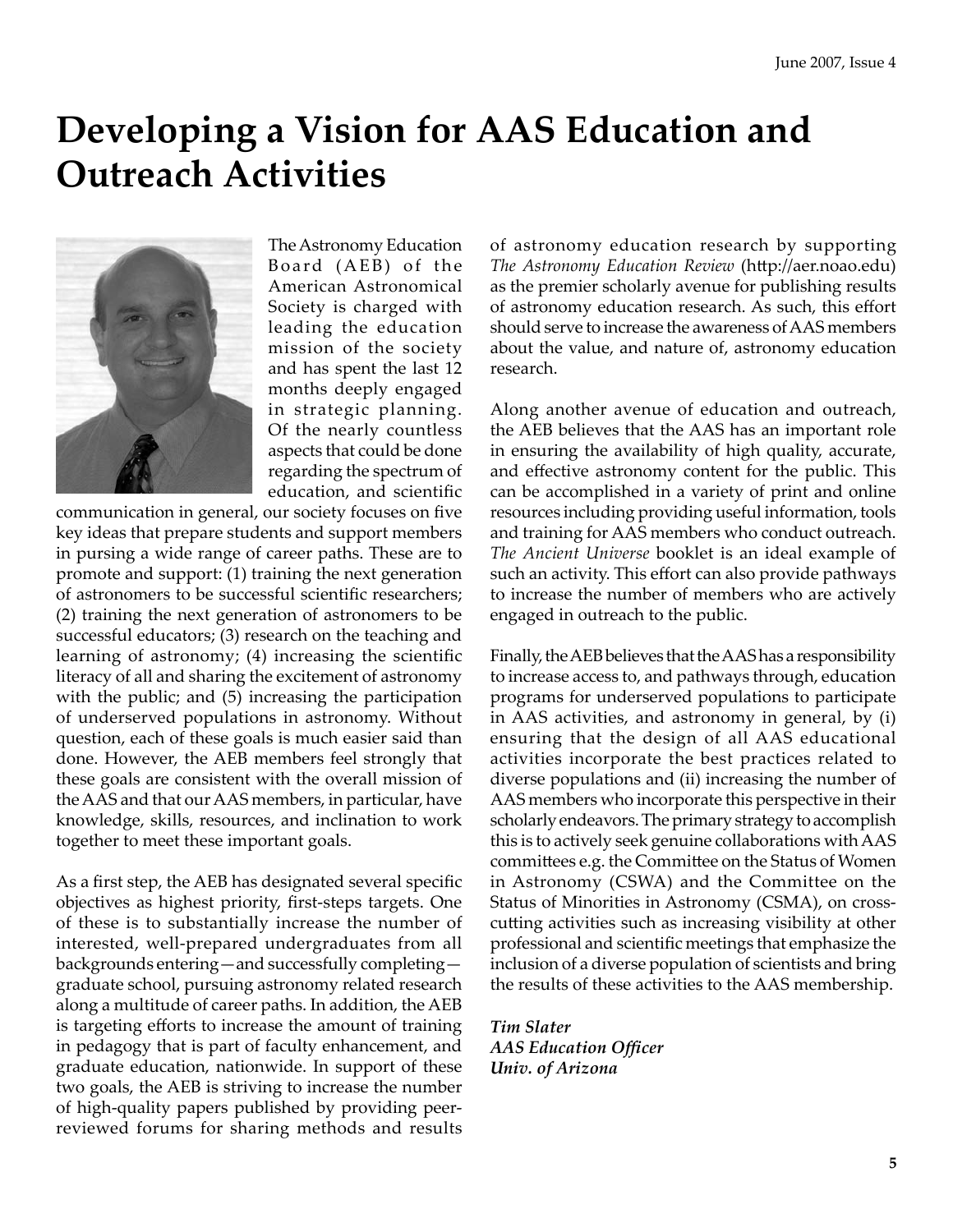# **Pluto Reclassified: Educational Impacts** *and* **Opportunities**

Part Two of a Two-Part Series

In our last issue of Spark (Issue 3), we explored Pluto's reclassification through the insights of Mark Sykes of the Planetary Science Institute in his article *The Great Planet Debate*. He shared his views on the potential negative educational impacts of this *particular* reclassification scheme, as well as the positive educational opportunity it provides to discuss the nature of science. In this issue, Neil deGrasse Tyson of the American Museum of Natural History—where, in 2000, they were the first public institution to classify Pluto with its icy brethren of the Kuiper Belt—shares his own views on the negative educational impacts of emphasizing simple planet counting and name memorization, as well as the positive educational opportunities provided by considering multiple-classifications based on the potential for scientific research and discovery.

Gina Brissenden & Jacob Noel-Storr, Editors

# **Pluto's Requiem**



It's official. Pluto is not a red-blooded planet, as decreed in August by a vote of the General Assembly of the International Astronomical Union. Pluto is now a "dwarf."

At first the IAU seemed ready to defend Pluto. On August 16, the union's seven-member Planet Definition Committee released a draft *Planet Definition Resolution*, which stated that round

objects in orbit around the Sun are planets. Pluto is a round object in orbit around the Sun. Therefore Pluto is a planet. This definition would have given everyone the right to utter Pluto and Jupiter in the same breath, even though Jupiter is a quarter-million times larger. The draft resolution would also have opened the door to granting planet status to at least three objects that had, until recently, been considered unworthy.

Plutophiles had about a week to rejoice before the assembled IAU delegates voted. According to the final, amended IAU definition, a planet should still be round, but must also dominate the mass of its orbital zone. In other words, a full-fledged planet must not have competitors in its zone. Poor Pluto is crowded by thousands of other icy bodies in the outer solar system, some of which are bigger than Pluto itself, so it fails the test. To soothe Pluto's boosters, the IAU's elected to call it a "dwarf planet," without entirely quantifying what a dwarf is.

All this embarrassment stems from a simple problem. The term "planet" had not formally been defined since the times of ancient Greece, where the label originated. The word simply means "wanderer" and referred to the seven prominent celestial objects that moved against the background of stars. They were Mercury, Venus, Mars, Jupiter, Saturn, the Sun, and the Moon. So influential were these celestial wanderers on classical culture that the names of our seven days of the week can be traced to them.

Life got more complicated in 1543, when Nicolaus Copernicus described a newfangled, heliocentric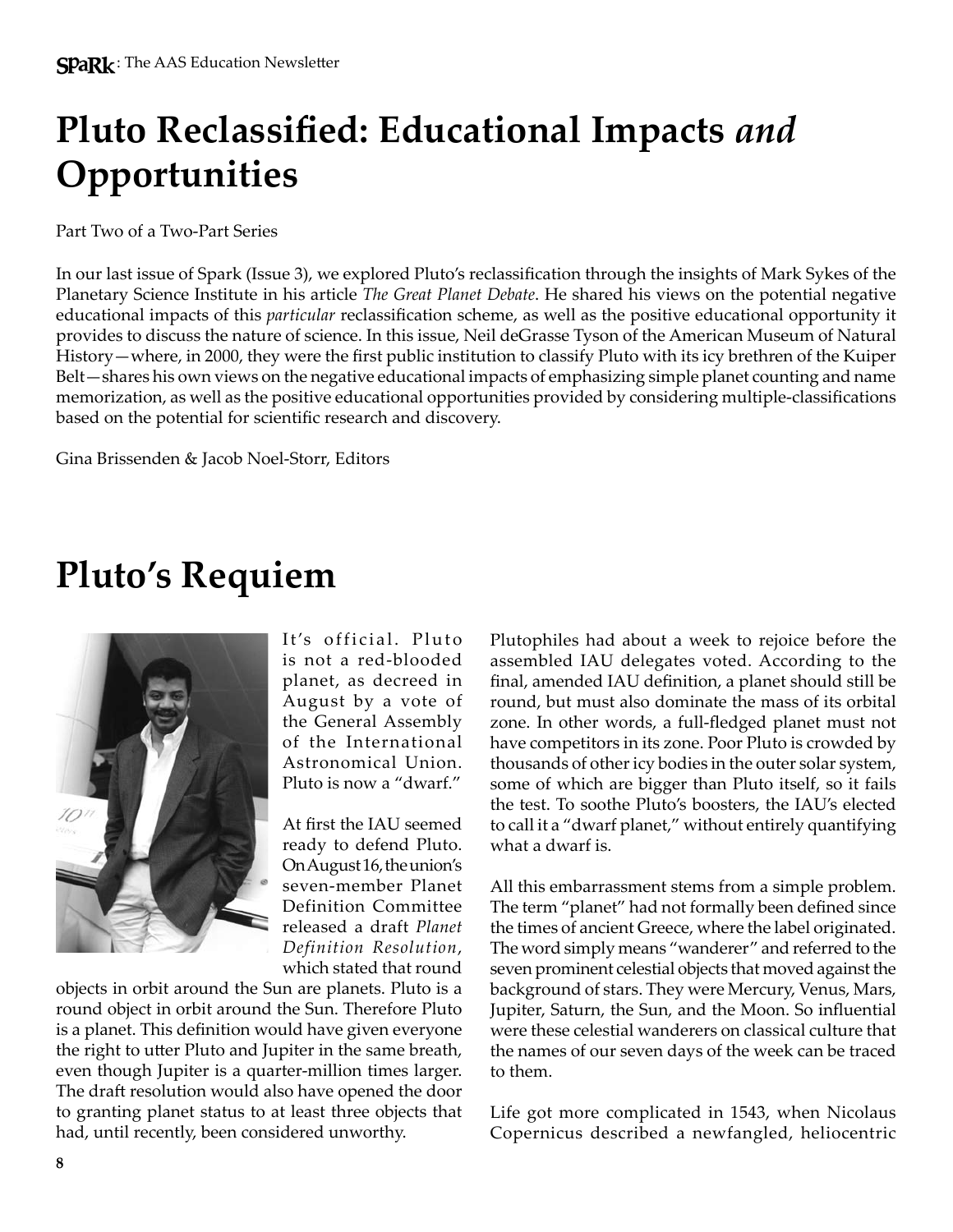universe. Instead of remaining stationary in the middle, Earth moved around the Sun just like the others. From that moment onward, the term "planet" had no official meaning, and astronomers tacitly agreed that whatever orbits the Sun is a planet, and whatever orbits a planet is a moon.

Not a problem if cosmic discoveries had ended in 1543. But shortly thereafter, we learned that comets orbit the Sun too and are not, as long believed, local atmospheric phenomena. Comets are icy objects on elongated orbits that throw off a long tail of gases as they near the Sun. Are they planets too?

How about the craggy chunks of rock and metal that orbit the Sun in a region between Mars and Jupiter? When Ceres, the first of these objects, was sighted by Giuseppe Piazzi in 1801, everyone called it a planet. With the discovery of dozens of more, however, this new community of objects clearly deserved its own classification. Astronomers called them asteroids, and now have catalogued tens of thousands of them.

Even the traditional planets don't fit into one neat category. Mercury, Venus, Earth and Mars form a family because they are relatively small and rocky, while Jupiter, Saturn, Uranus, and Neptune are large, gaseous, have many moons, and bear rings.

The story took another twist in 1992, when David Jewitt and Jane Luu of the University of Hawai'i began finding frozen objects on the solar system's fringes, out beyond Neptune. They had discovered a new swath of space traffic, akin to the discovery of the asteroid belt two centuries before. Known as the Kuiper belt, in honor of the Dutch-born American astronomer Gerard Kuiper who predicted its existence, this region of the solar system contains Pluto, one of its largest members. But Pluto has been called a planet since it was discovered in 1930. So should all Kuiper belt objects be called planets?

Without a consensus definition for the word *planet*, these questions provoked years of pointless debate among people for whom counting planets matters. The geocentric universe contained seven planets. Then what became the heliocentric solar system contained six. With the discovery of Uranus in 1781, the figure rose to seven again. Then it jumped to 11 with the discovery of the four largest bodies in the zone between Mars and

Jupiter. Then it dropped back to seven once again, after these four planets—and any others yet to turn up in the zone—were demoted to asteroids. Once Neptune was discovered in 1846, the total became eight.

After the discovery of Pluto, the tally rose to the nowfamiliar nine. Astronomer Clyde Tombaugh had found Pluto through a dogged search for a long-suspected "Planet X" beyond Neptune, and everyone initially assumed he had found something large. Refined measurements showed the object to be much, much smaller than originally thought, smaller in fact than six satellites in the solar system, including Earth's moon.

Then, for that one week in August, there were 12 planets. The IAU's roundness criterion added Ceres, the only gravitationally round asteroid; Pluto's moon Charon, which is unnaturally large compared with Pluto; and 2003 UB313, temporarily but affectionately called Xena, after the leather-clad, medieval Warrior Princess from cable television. Now, officially, we are back to eight—the nine you memorized in grade school, minus Pluto.

If my overstuffed email inbox is any indication, this game of planetary enumeration remains a deep concern of elementary school students and the mainstream media. After all, counting planets is what allows you to invent clever mnemonics to remember them in sequence from the Sun, such as "My Very Educated Mother Just Served Us Nine Pizzas." Or its likely successor: "My Very Educated Mother Just Served Us Nachos."

But such exercises have stunted the curiosity of an entire generation of children by suggesting that memorizing a sequence of names is the path to understanding the solar system. The word *planet* seems to hold an irrational sway over our hearts and minds. That level of fascination made sense in the days before telescopes could observe details in planetary atmospheres; before space probes had explored Mars and bulldozed into a comet; before we understood the history of asteroid and comet collisions that links celestial bodies large and small. But today, the rote exercise of planet-counting rings hollow, and stands in the way of appreciating the full richness of our cosmic environment.

continued on page 10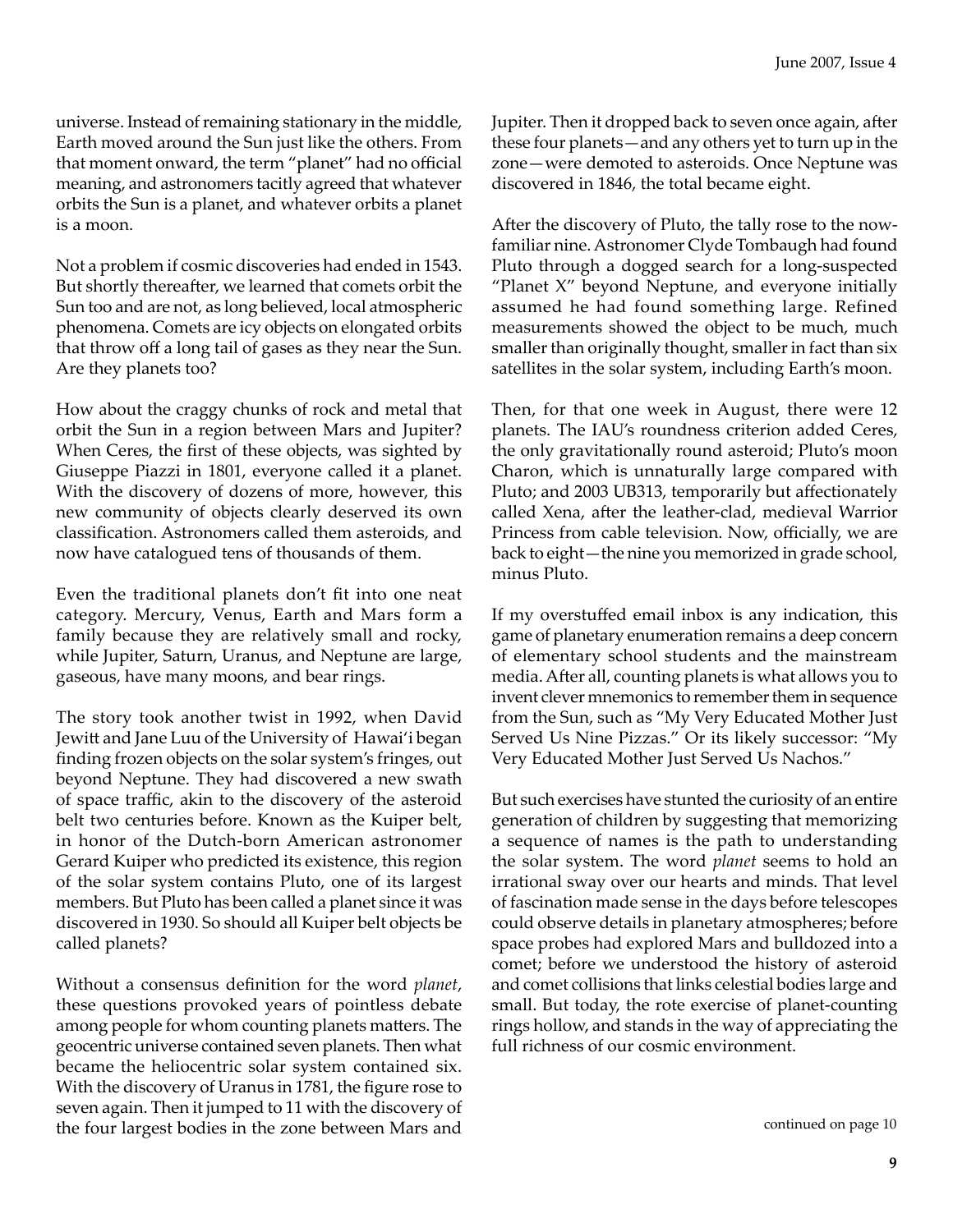Suppose other properties are what matter to you. Interested in cyclones? You might lump together the thick, dynamic atmospheres of Earth and Jupiter. Interested in the chemistry of life? Icy moons like Jupiter's Europa and Saturn's Enceladus may be the best extraterrestrial places to find liquid water, a crucial ingredient for biology. Or suppose instead you care about ring systems, or magnetic fields, or size, or mass, or composition, or proximity to the Sun, or formation history. And the discovery of planets around other stars has exposed entire new categories like "hot Jupiters" giant, gassy worlds heated to near-incandescence by their astonishing proximity to their suns.

These classifications say much more about an object's identity than whether its self-gravity made it round, or whether it is the only one of its kind in the neighborhood. Why not rethink the solar system as multiple, overlapping families of objects? Then, the way you organize the properties is up to you. The fuss over Pluto doesn't have to play out as a death in the neighborhood. It could mark instead the birth of a whole new way of thinking about or cosmic backyard.

This article is adapted from Neil's "Requiem for a Solar System," which appeared in Discover magazine, November 2006.

*Neil deGrasse Tyson Hayden Planetarium American Museum of Natural History*

# **Full Circle**



It's been ten years since I completed my term as Education Officer for the AAS. When I began my service, I did not foresee the huge advancements in astronomy education that would occur over a six-year period. Among the initiatives for the AAS, Peter Boyce (then Executive Officer) and I obtained NSF funding to sponsor awards for undergraduate research; as part of this effort, we

began to host a special undergraduate reception at meetings. NASA funding was used to sponsor twoday workshops for schoolteachers that were held in conjunction with Society meetings across the country. In addition, regular education sessions were held at the Society meetings.

But the big change came from outside forces. On the national scene, the book *Science for All Americans* had come out the year prior to my election. It answered the 1983 publication *A Nation at Risk* with a belief that producing a science-literate populace was a solution for our country's problems. The National Academies began the process of devising national science education standards. Astronomers came to the table rather late—after the decision had already been made to group space science with earth science rather than with physical science. The Society was invited to provide input to the National Committee on Science Standards and Assessment of the National Research Council. Each new version of the content standards had a different colored cover, and they arrived periodically for review by the Education Advisory Board. My role in the review process expanded when I was invited to join the Coalition for Earth Science Education to provide input on standards. The earth science community seemed to me to be a swarm of separate groups that had previously been more in a *competition* mode than in a *cooperative* mode. The standards project provided a reason for their communication and cooperation. As the "token astronomer," I found myself in the midst of a group of geologists of various flavors with an occasional oceanographer or meteorologist appearing. Since everyone felt that the essential material from their discipline was necessary for every student to learn, it made for many interesting conversations, discussions, debates, and compromises. If everyone had succeeded, a basic education in the US would not be grades K-12,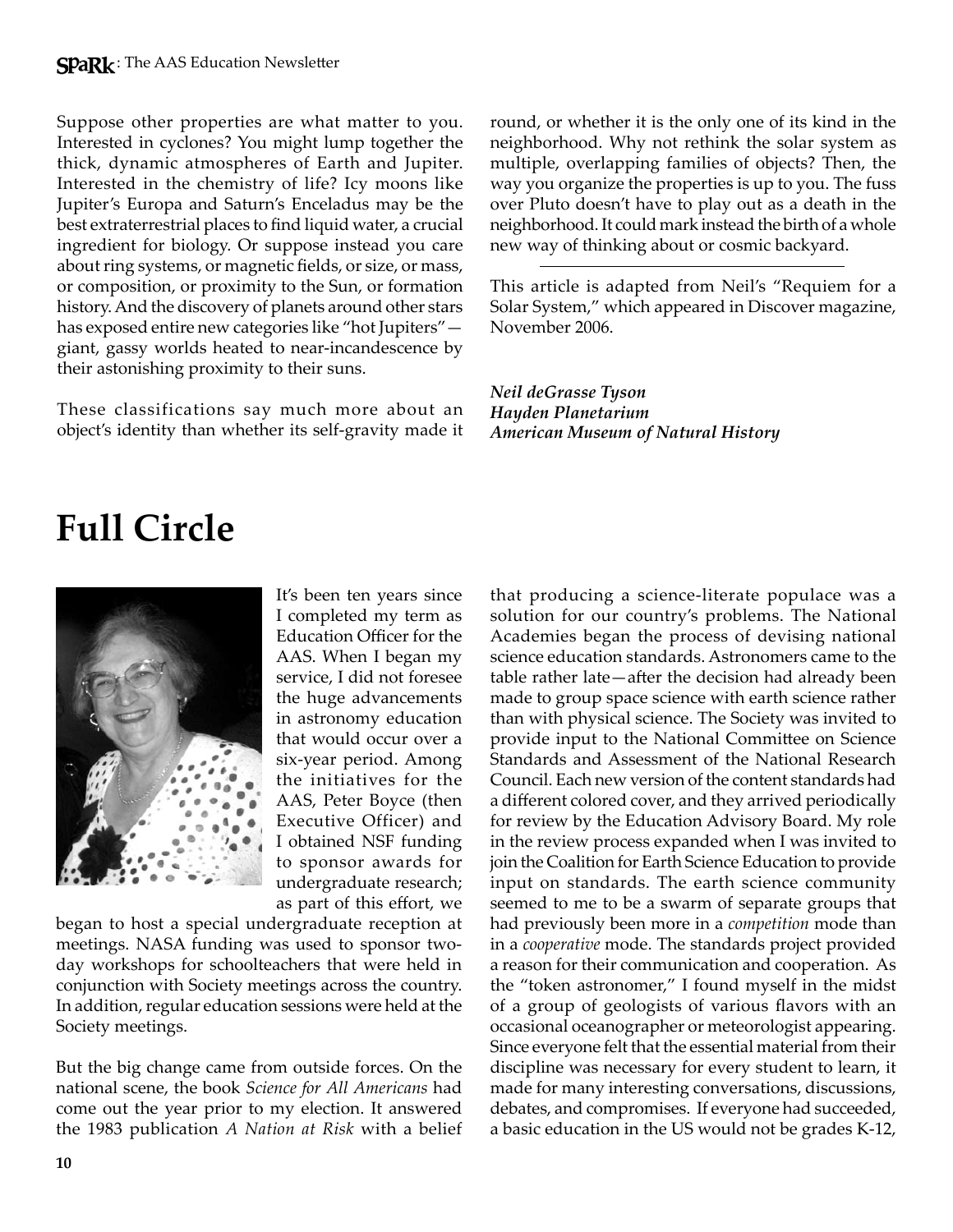but something like K-25. Eventually we worked our way to a final document. I recall my passionate (and useless) pleas for including "comparative planetology" as a link between the earth and space sciences. The inclusion of a topic entitled "origin and evolution of the universe" seemed like a victory. Of course, working with the standards project meant more than arguing over what content was essential. It was an opportunity to learn about the other standards—the standards on how to teach, on professional development for teachers, the use of inquiry in the classroom, and new ideas on alterative assessment.

Many of the ideas that were so well presented in the *National Science Education Standards* were simultaneously, but perhaps more slowly, creeping into the college classroom. Just as government agencies supported K-12 teacher professional development to promote the standards, support from government agencies and college authorities promoted new efforts in teaching science to undergraduates; and with these funds, came forth efforts to show what was effective—in other words, astronomy education research.

I feel I've come full circle since completing my term as Education Officer. I've sampled astronomy education research and participated in the University of Texas *Discovery Learning* project for undergraduates.

I've continued presenting teacher professional development workshops at McDonald Observatory, on a smaller scale than the American Astronomical Society Teacher Resource Agent program, but now impacting annually a larger number of teachers. And, most recently, I found myself last month as the "token astronomer" at the Earth and Space Systems Summit—a national meeting held to identify the essential principles and concepts of Earth and Space Science for an eventual high school capstone course.

The AAS and the Astronomical Society of the Pacific (for which I now serve as secretary to the Board of Directors) offer all astronomers opportunities to become involved in various aspects of astronomy education, public outreach, and astronomy education research. Both societies provide support for those just starting their involvement, as well as a venue for sharing ideas. Astronomers have an opportunity to bring the excitement of our science to students at all levels, and to answer the appeals made so many years ago to increase the science literacy of the general public as well as prepare the next generation of scientists and engineers. Take advantage of these opportunities.

*Mary Kay Hemenway University of Texas at Austin*

#### *About this Issue continued from page 2*

Lastly, you will find a schedule of all education-related sessions and workshops at the 210<sup>th</sup> Meeting on page 16.

All submissions, including letters to the editors, should be sent to the editors, Gina Brissenden (gbrissenden@ as.arizona.edu) and Jake Noel-Storr (jake@cis.rit.edu).

The Newsletter is published twice per year. To receive a printed copy please **subscribe** by sending email to membership@aas.org. All issues of SPARK are also available at www.aas.org/education/spark/pubs.html for viewing online or for downloading in PDF. Email alerts will be sent to AAS members when a new issue is published.

I hope you enjoy this issue.

Sincerely,

Susana Deustua Director of Education American Astronomical Society

*Susana Deustua is the Director of Education of the Society, and is responsible for managing and implementing the Society's education and outreach programs.*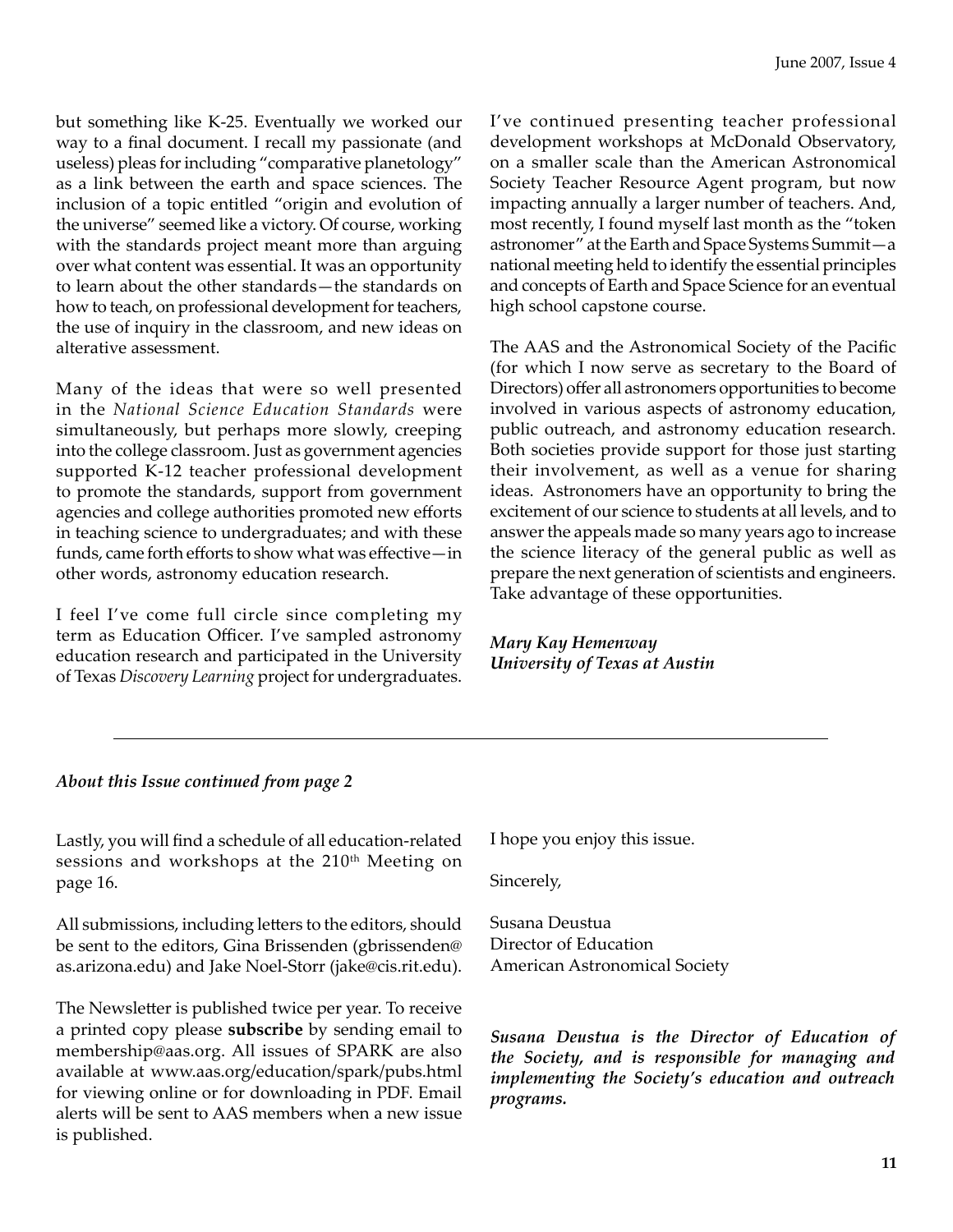# *Handbook of College Science Teaching*

*Edited by Joel Mintzes & William Leonard Published by National Science Teachers Association (NSTA) Press*



The literature on teaching science at the collegelevel is voluminous and can be intimidating to the instructor who is not trained in the field. Landmark publications like *How People Learn* (Bransford et al 2000; see *Spark*, Issue 1, for a summary) are monolithic, with each chapter depending on the previous, and are thus difficult to absorb.

The *Handbook of College Science Teaching* is a breath of fresh air. The editors issued a "call for proposals" to the science education community, and from this have assembled a collection in which each chapter stands on its own. The fairly short (less than 10 pages per chapter) format allows even the busiest of adjunct instructors to gain an introduction into the latest techniques for teaching science. Chapters on attitudes and anxiety, experiential learning and interactive engagement, concept mapping and peer instruction, and many more innovative techniques are elegantly laid out. There is an entire section (six chapters) on "Innovative Teaching Approaches". It's like having a faculty coffee room available on your bookshelf.

For the practitioner of education research, there is a good deal here as well. Questionnaires that have been used to assess student's attitudes and knowledge are available at the end of many chapters, as are references to many more. Standardization of such instruments and metrics cannot help but improve the comparison of different pedagogical approaches. There is also good advice for the instructor who wants to break into the education research field.

Another section (three chapters) addresses pre-college science teaching, although as may be expected the emphasis is on producing students who are successful in undergraduate science courses. In particular the suggestions at the end of chapters 4, 8, 13, 16, 31, and 33 can help focus the intentions of a college teacher at any level or institution.

The major weakness, acknowledged by the editors, is completeness. The authors are writing about *their* particular interests, and so not all topics are well covered. In addition, the editors have minimized the problem of continuity by grouping the chapters into sections; however, frequently a chapter contains information pertinent to other sections. Perhaps the best way to approach the collection is to look at the chapter titles and see which of them pique your interest. You would be well served to dip into other chapters, though—you never know what might be applicable to your situation.

As more and more of the general population goes to college, a smaller and smaller proportion of our students in general science will be prepared to absorb the material via traditional methods. In *NSTA Reports* (vol. 18 no. 8, April 2007) we read that "nearly 15% of public school graduates from the class of 2006 achieved an AP exam grade of three or higher (the score indicative of college success) on a scale of one to five during their high school years." So, if 85% of incoming students did not achieve scores "indicative of college success," it behooves all of us to find better ways to encourage success. The *Handbook of College Science Teaching* provides many possibilities for us learn about some of these better ways.

*Reviewed by Alex Storrs Towson University*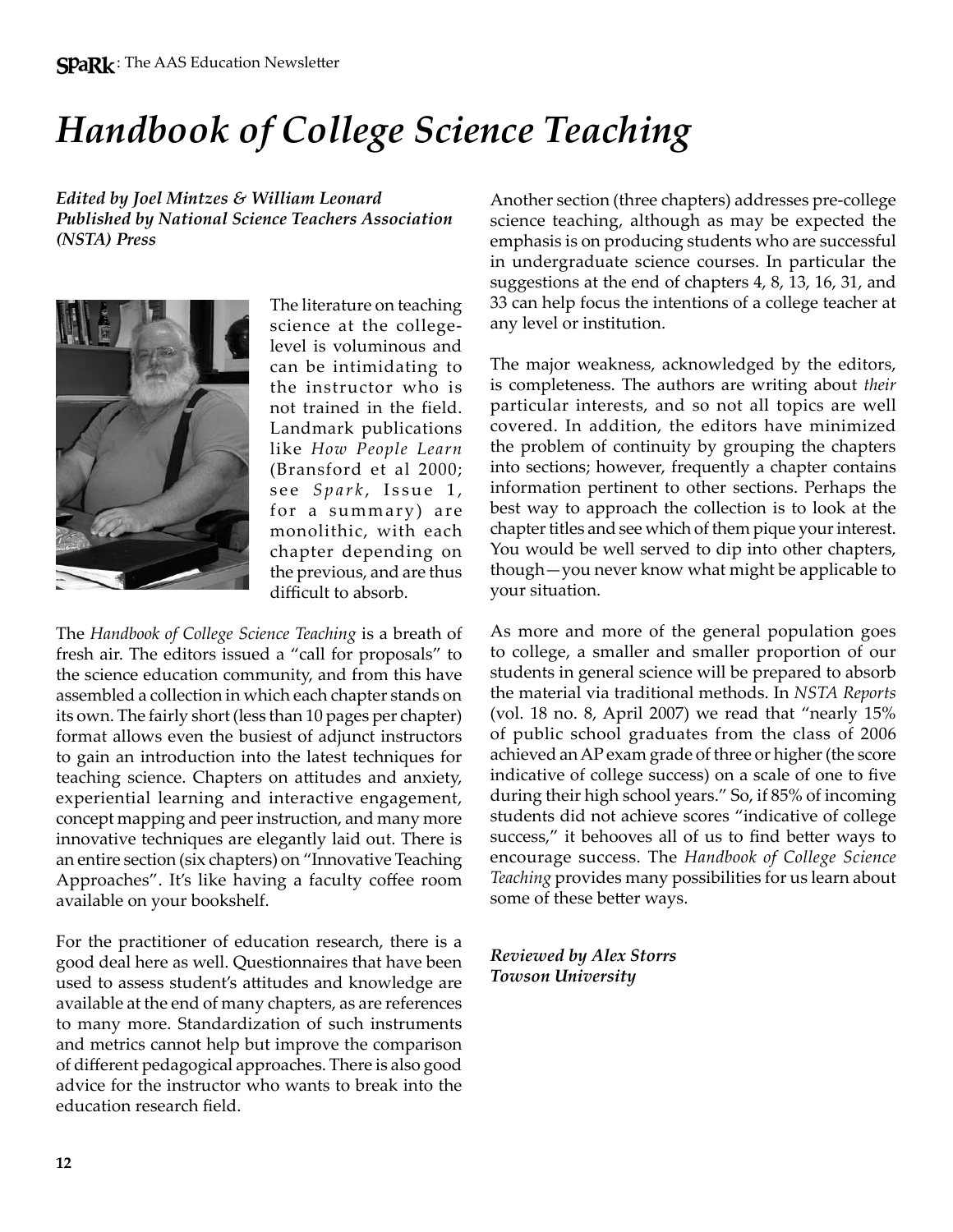### **New Issue of Astronomy Education Review Is Published**

The latest (tenth) issue of *Astronomy Education Review* (AER), the web-based journal/magazine for everyone involved in astronomy education and outreach, is now available at the AER web site (http://aer.noao.edu). The featured papers and articles in this issue include:

#### *Research and Innovation*

- Different Reward Structures to Motivate Student Interaction with Electronic Response Systems in Astronomy by Patrick M. Len (Cuesta College)
- Astronomy Diagnostic Test Results Reflect Course Goals and Show Room for Improvement by Michael C. LoPresto (Henry Ford Community College)
- What's Educational about Online Telescopes?: Evaluating 10 Years of MicroObservatory by Roy Gould, Mary Dussault, and Philip Sadler (Harvard-Smithsonian Center for Astrophysics)
- Learning about Gravity I. Free Fall: A Guide for Teachers and Curriculum Developers by Claudine Kavanagh (Tufts University) and Cary Sneider (Museum of Science, Boston)
- Learning about Gravity II. Trajectories and Orbits: A Guide for Teachers and Curriculum Developers by Claudine Kavanagh (Tufts University) and Cary Sneider (Museum of Science, Boston)
- Development and Validation of the Light and Spectroscopy Concept Inventory by Erin Bardar (Boston University and TERC), Edward Prather (University of Arizona), Kenneth Brecher (Boston University), and Timothy Slater (university of Arizona)
- Effectiveness of Amateur Astronomers as Informal Science Educators by Michael Gibbs and Margaret Berendsen (ASP)
- Towards a Methodology for Informal Astronomy Education Research by Nicholas Stroud (Teachers College, Columbia University), Meghan Groome (National Governors Association), Rachel Connolly (American Museum of Natural History), and Keith Sheppard (Stony Brook University)

#### *Innovation and Resources*

- The Human Orrery: A New Educational Tool for Astronomy by D. J. Asher, M. E. Bailey, A. A. Christou, and M. D. Popescu (Armagh Observatory, Northern Ireland)
- Survey of Introductory Astronomy Textbooks: An Update by David Bruning (University of Wisconsin-Parkside)
- SABER: The Searchable Annotated Bibliography of Education Research in Astronomy by David Bruning (University of Wisconsin-Parkside), Janelle Bailey (University of Nevada, Las Vegas), and Gina Brissenden (University of Arizona)
- Planetfinder: An Online Interactive Module for Learning How Astronomers Detect Extrasolar Planets by Richard McCray, University of Colorado

#### *Opinion and Commentary*

- Astronomy Education Review: A Five-Year Progress Report and Thoughts about the Journal's Future by Andrew Fraknoi (Foothill College) and Sidney Wolff (NOAO)
- Teaching What a Planet Is: A Roundtable on the Educational Implications of the New Definition of a Planet conducted by Andrew Fraknoi (Foothil College and the ASP)
- A First Glimpse of Student Attitudes about Pluto's "Demotion" by Michael LoPresto (Henry Ford Community College)

Plus announcements of conferences, awards, and other opportunities.

When you go to the AER site, you may see that the next issue is already under way. If so, you can find the full 10th issue by clicking on "back issues" and then on "vol. 5, no. 2".

*Sidney Wolff & Andrew Fraknoi, AER Editors*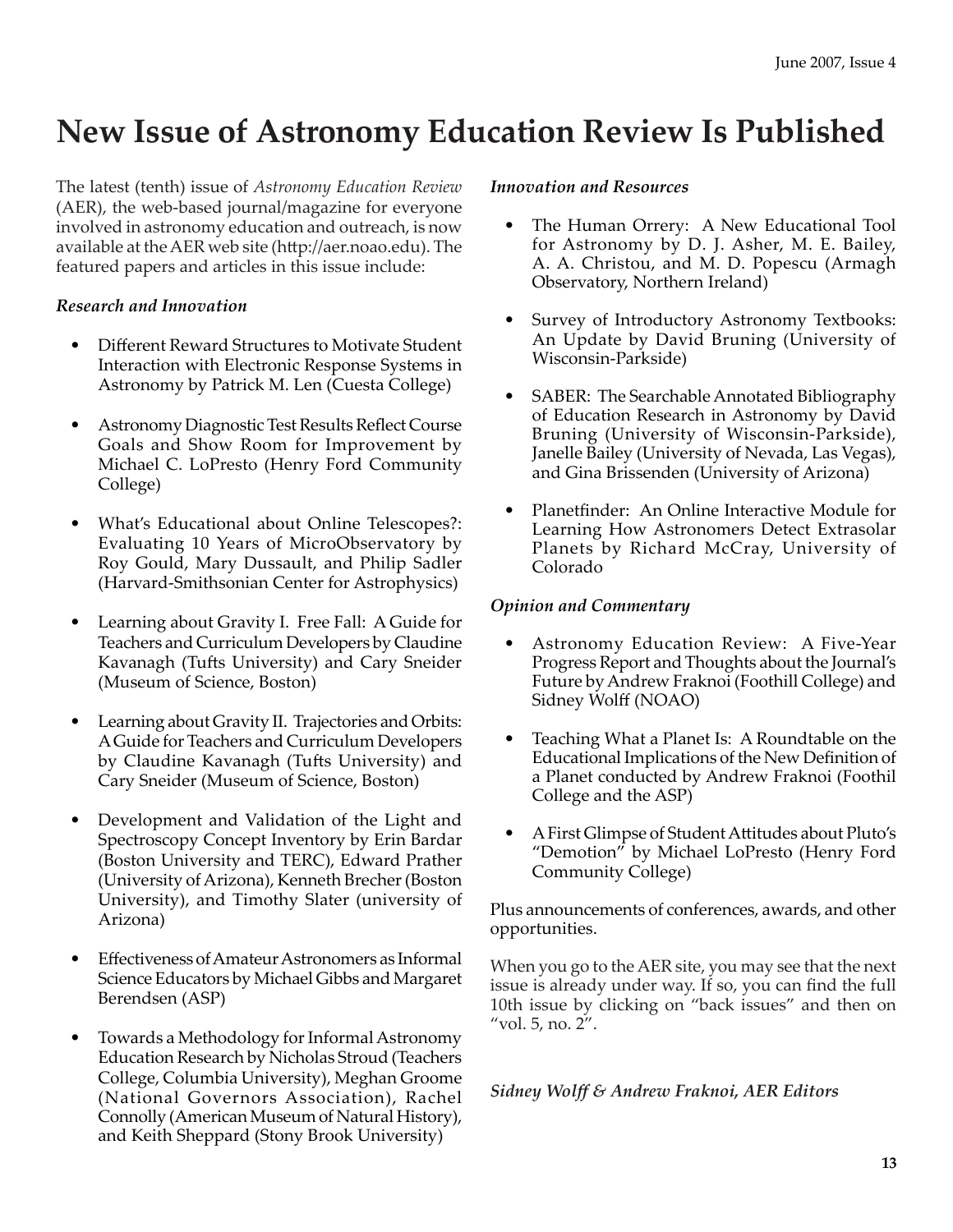### **Education Updates from AAS Divisions and Committees**

#### *High Energy Astrophysics Division (HEAD)*

The High Energy Astrophysics Division (HEAD) of the AAS carries out a very active E/PO program, generally related to the high energy missions.

#### *Chandra E/PO activities Kathy Lestition Smithsonian Astrophysical Observatory*

The Chandra program continues to offer a variety of workshops through the NSTA national and regional meetings, and in other geographical settings. Our short course at the 2007 national meeting, "Decoding Starlight: From Pixels to Images" was selected as one of five short courses to be highlighted as a part of the Technology: Research and Practical Applications (ISTE) strand. In addition to a number of short term workshops, we are planning three week-long programs this summer in conjunction with Taylor Observatory, McDonald Observatory, and with the AAVSO at the University of New Orleans. The Cycle 8 EPO peer review selected 9 proposals for funding. The multiwavelength Braille book, *Touch the Invisible Universe*, produced with Cycle 6 funding, has been printed and will be released this summer. The deadline for EPO proposals in Chandra Cycle 9 has been extended to Friday, Nov. 2, 2007. The public web site was reviewed by Schoolzone, the UK's leading evaluation service for online educational resources and rated "Highly Recommended". We have developed a series of podcasts about Chandra operations and science. The first episode was awarded the 2007 International Pirelli award for science and technology communications, physics division. More details on all of the above can be found on the Chandra public web site at www. chandra.harvard.edu or contact Kathy Lestition at kathy@head.cfa.harvard.edu.

#### *Black Holes: The Other Side of Infinity Lynn Cominsky Sonoma State University*

On October 11, 2006, the Sonoma State University Education and Public Outreach Group held a teacher's workshop in conjunction with the AAS/ High Energy Astrophysics Division meeting in San Francisco. The workshop, entitled "Beyond the Event Horizon: Education with Black Holes" was held at the Chabot Space and Science Center in Oakland, and was designed to accompany the planetarium show "Black Holes: The Other Side of Infinity." The planetarium show was developed with funding by the National Science Foundation and NASA's Gammaray Large Area Space Telescope (GLAST) mission. It was directed by Tom Lucas and was produced by the Denver Museum of Nature & Science in association with the PBS science series, NOVA. Tom Lucas also directed a one-hour NOVA episode about black holes, titled Monster of the Milky Way, which premiered on October 31, 2006. Both the planetarium and NOVA shows feature groundbreaking, scientifically accurate simulations of black holes which are visually stunning, transporting viewers to the edge of the event horizon and beyond. The black hole simulations used software developed by Professor Andrew Hamilton from the University of Colorado. On the search for black holes across deep space, viewers also encounter a range of spectacular cosmic wonders visualized by the National Center for Supercomputing Applications, including a depiction of the beginning of the Universe, the Big Bang, endless seas of dust and gas drawn together by gravity to form the first stars, the collision of two galaxies that cross paths in the vastness of space, and a virtual trip into the center of the Milky Way galaxy. The planetarium show is available through Spitz, Inc., and is now showing world-wide.

The SSU E/PO group has put together a resource website that includes complete presentation materials for the teachers' workshop, as well links to downloadable materials such as the black hole educator's guide which accompanies the planetarium show, a "Frequently Asked Questions" brochure about Black Holes (available in both English and Spanish) and links to the PBS NOVA website for the television program, other black hole classroom activities, cool black hole games, and more. For more information, see http://glast.sonoma.edu/teachers/blackholes/ index.html.

### **The chairs and education representatives of all AAS Divisions and Committees are invited to submit updates to the editors.**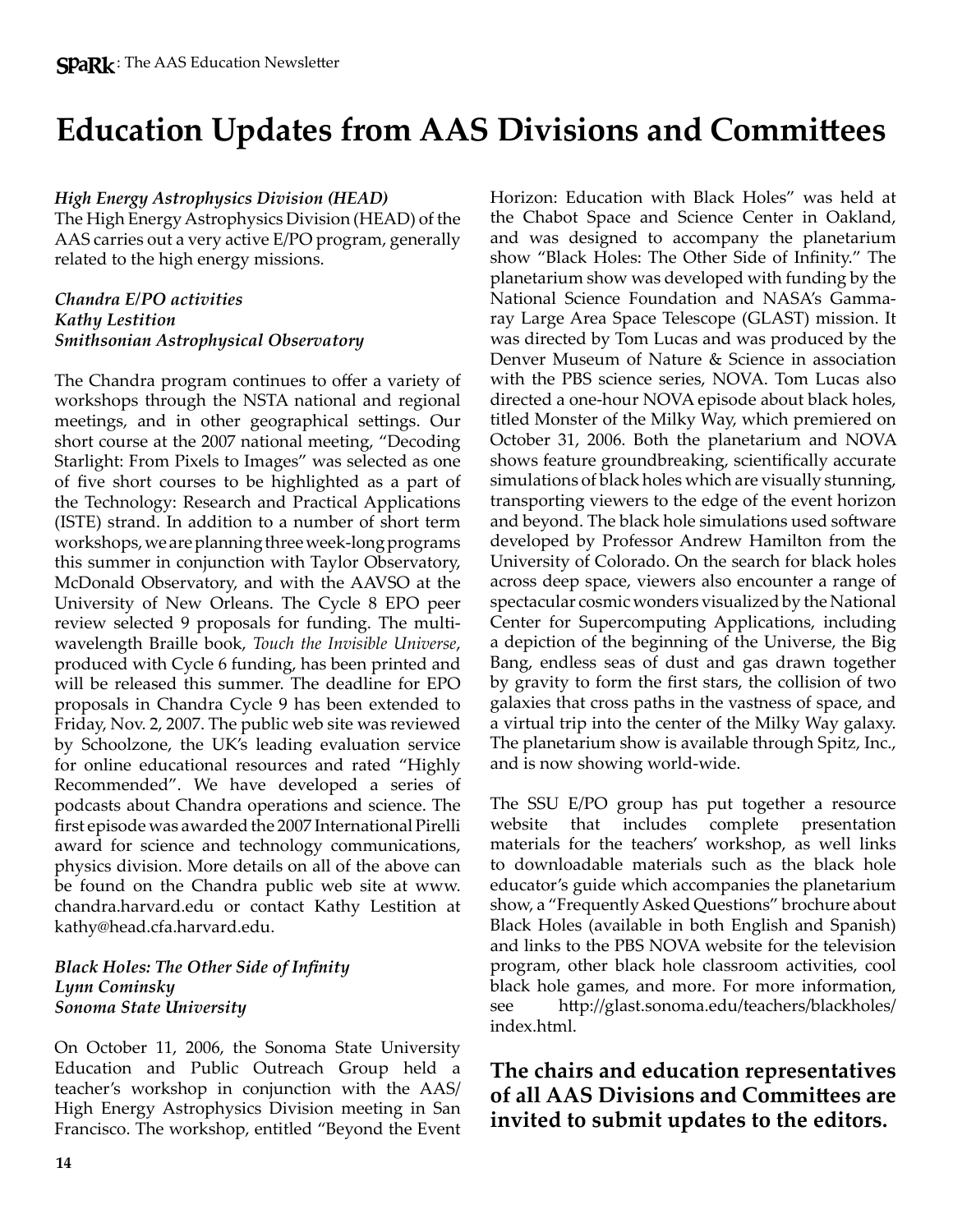# **Meet the Solar Physics Division Education & Public Outreach Committee!**



*Left to right: Emilie Drobnes, Zoe Frank, Pete Riley, Rich Wolfson, Jie Zhang*

**Emilie Drobnes** (chair) is the EPO lead for the Solar Dynamics Observatory (SDO) at Goddard Space Flight Center (GSFC) and is changing people's perceptions of science, one project at a time. She is the mastermind and design diva behind the development of a multitude of NASA related formal and informal education and outreach efforts around the country, with a particular focus on Solar and Heliospheric Science. In her spare time, Emilie jumps from airplanes, sings karaoke, and rides mechanical bulls.

**Zoe Frank** spends most of her days helping to produce beautiful image of the Sun to stimulate the imagination of kids of all ages. Zoe works with the gurus of the Lockheed Martin Solar and Astrophysics Lab in Palo Alto, CA and rubs elbows with the great minds of Stanford University. She spends her off hours basking in the sunlight in her backyard.

During the day, **Pete Riley** masquerades as a Space Physicist at Science Applications International Corporation in San Diego studying the large-scale structure of the solar corona and inner heliosphere and the initiation and evolution of coronal mass ejections. He uses MHD codes running on supercomputers to verify that spacecraft measurements are correct. When not at work, he's the husband of the most tolerant woman in the world, father to 3 children, an IronMan, and ultra-distance runner.

**Rich Wolfson** is part solar physicist, part science educator. As a solar physicist, he focuses narrowly on the physics of the solar corona. As an educator he takes a broad look at all of physics. He's published both textbooks and books for general audiences, and has produced video courses with *The Teaching Company*. Solar physics manages to seep into all his educational activities, and the SPD Education/Public Outreach Committee offers an excellent opportunity for Rich to combine his interests in solar physics and education.

**Jie Zhang** is an assistant professor in Computational and Data Sciences Department (CDSD) at George Mason University (GMU). He is also serving as the director of Space Weather Lab at GMU. In addition to having fun teaching, he is interested in solving the long-standing mystery in our solar system: why the Sun intermittently produces huge eruptions that produce space storms and disrupt critical human technological systems in space. He likes to make use of the stateof-the-art computational technology, such as imaging processing, machine learning and data mining, to help scientific research. He also enjoys swimming and playing ping-pong.